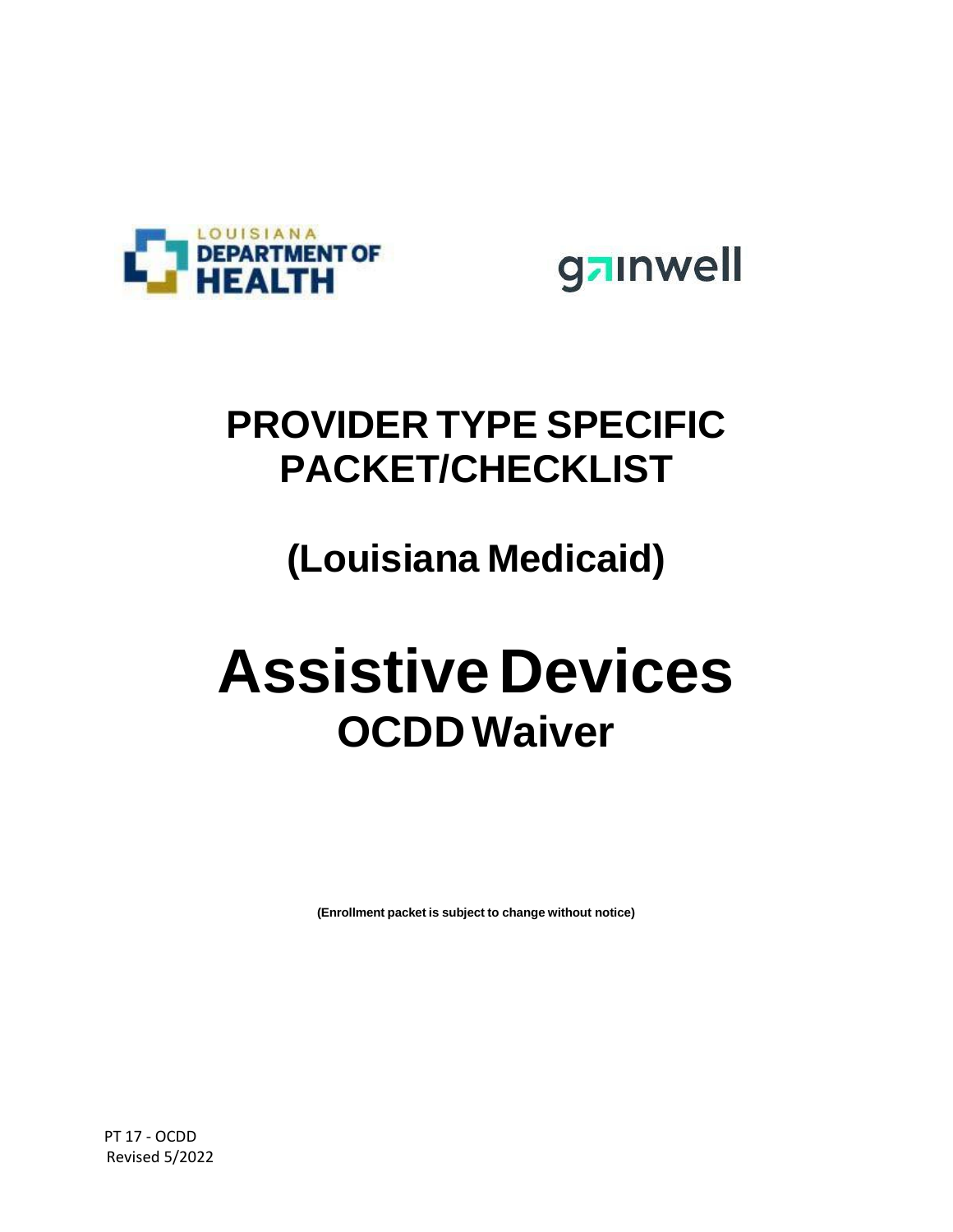## **GENERAL INFORMATION REGARDING WAIVER ENROLLMENTS**

**\*\*NPI numbers are not required for Assistive Device (PT-17) providers. If you do not submit an NPI number on your PE-50, you must submit claims using your Louisiana Medicaid provider number only. If you choose to submit an NPI number on your PE-50, please be aware that each Medicaid provider number is required to have a unique NPI number (different than the one for your HHA or DME file), so the Assistive Device provider would need to obtain a new NPI number. Alternatively, the same NPI can be used as another Medicaid provider number only if the NPI has multiple taxonomy codes listed and you list the applicable taxonomy code on your PE-50 in the Basic Enrollment Packet.**

Provider Enrollment works on a three-week turnaround time frame. If enrollment requirements are not met, the entire application will be returned for correction and would need to be re-submitted once the corrections are made. Any re-submission of the enrollment packet is subject to additional three-week turnaround period.

OCDD Waiver Service Providers must submit additional documentation to be placed on what is called the Freedom of Choice listing This documentation is to be downloaded from the web after receiving the letter confirming enrollment in Louisiana Medicaid. The additional documentation required is a Medicaid Freedom of Choice Request Form which is found on the LDH website t[:http://new.dhh.louisiana.gov/index.cfm/page/141.](http://new.dhh.louisiana.gov/index.cfm/page/141) (The link to this form is located just above the map of Louisiana).

The effective date for this enrollment will be the day the application is actually worked by Provider Enrollment.

No billing for 18 months will result in an automatic closure of this provider number, which will require a new enrollment application in order to be re-activated. No notification will be made to the provider regarding automatic closure.

If at any time during enrollment as a Waiver Medicaid provider, the provider has a change of physical address, then the provider must first obtain an updated license indicating the new address, and then submit notification of the change of address along with a copy of the updated license to Gainwell Provider Enrollment (see address on checklist, below).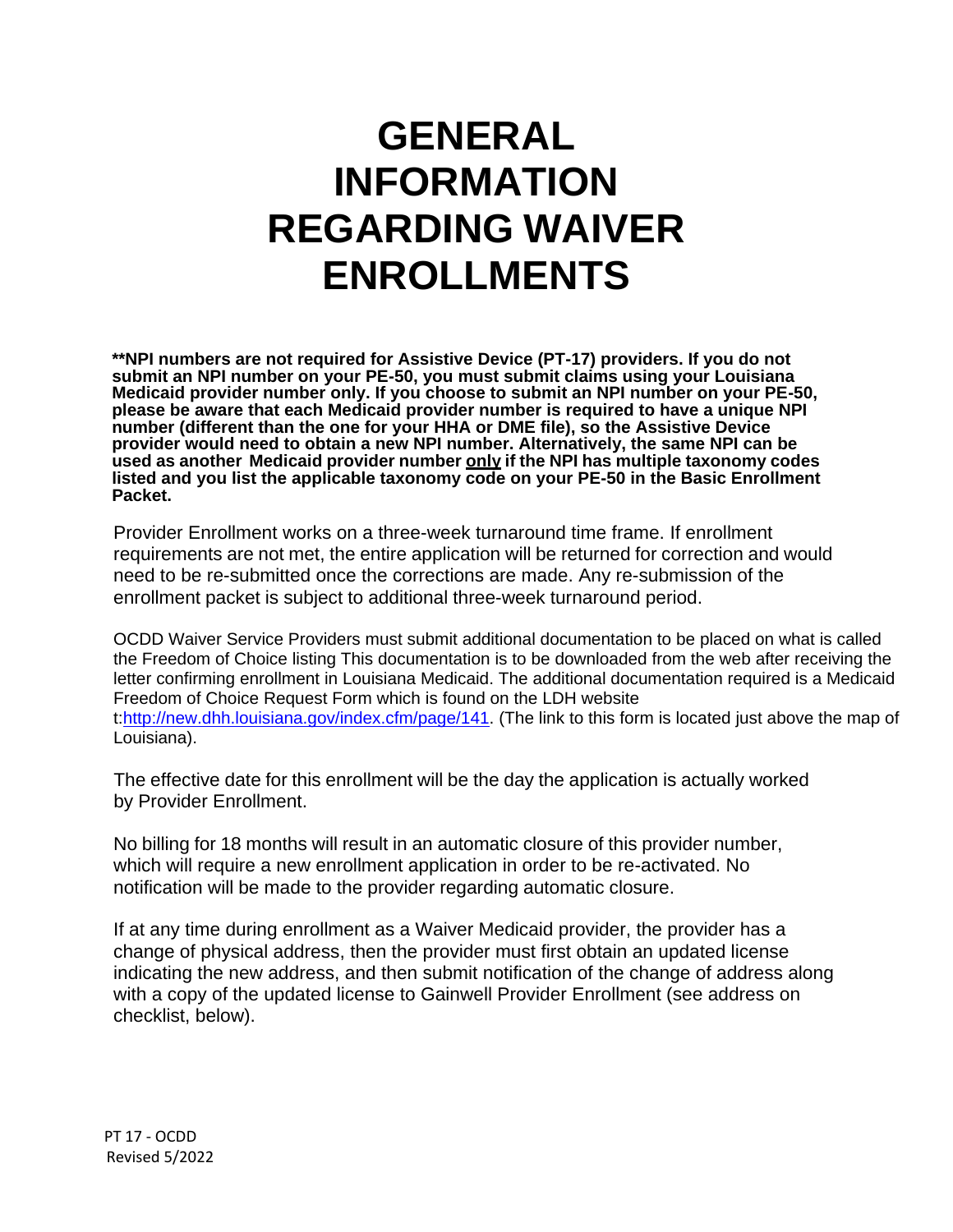#### NOTICE TO WAIVER SERVICE PROVIDERS

Please note that Louisiana Medicaid will only reimburse you for waiver services rendered to Medicaid recipients who are enrolled in a waiver program (New Opportunities Waiver (NOW), Children's Choice Waiver, Supports Waiver, Residential Options Waiver (ROW), and Community Choices Waiver). Medicaid will not reimburse you for waiver services provided to recipients who are not enrolled in one of the waiver programs.

Providers enrolled as type 17 (Assistive Devices) are allowed to provide services in accordance with applicable rules, regulations, and policies under waiver programs as specified below:

- Assistive Devices / Medical Supplies to OCDD New Opportunities Waiver Recipients
- Assistive Technology / Specialized Medical Equipment to OCDD Residential Options Waiver Recipients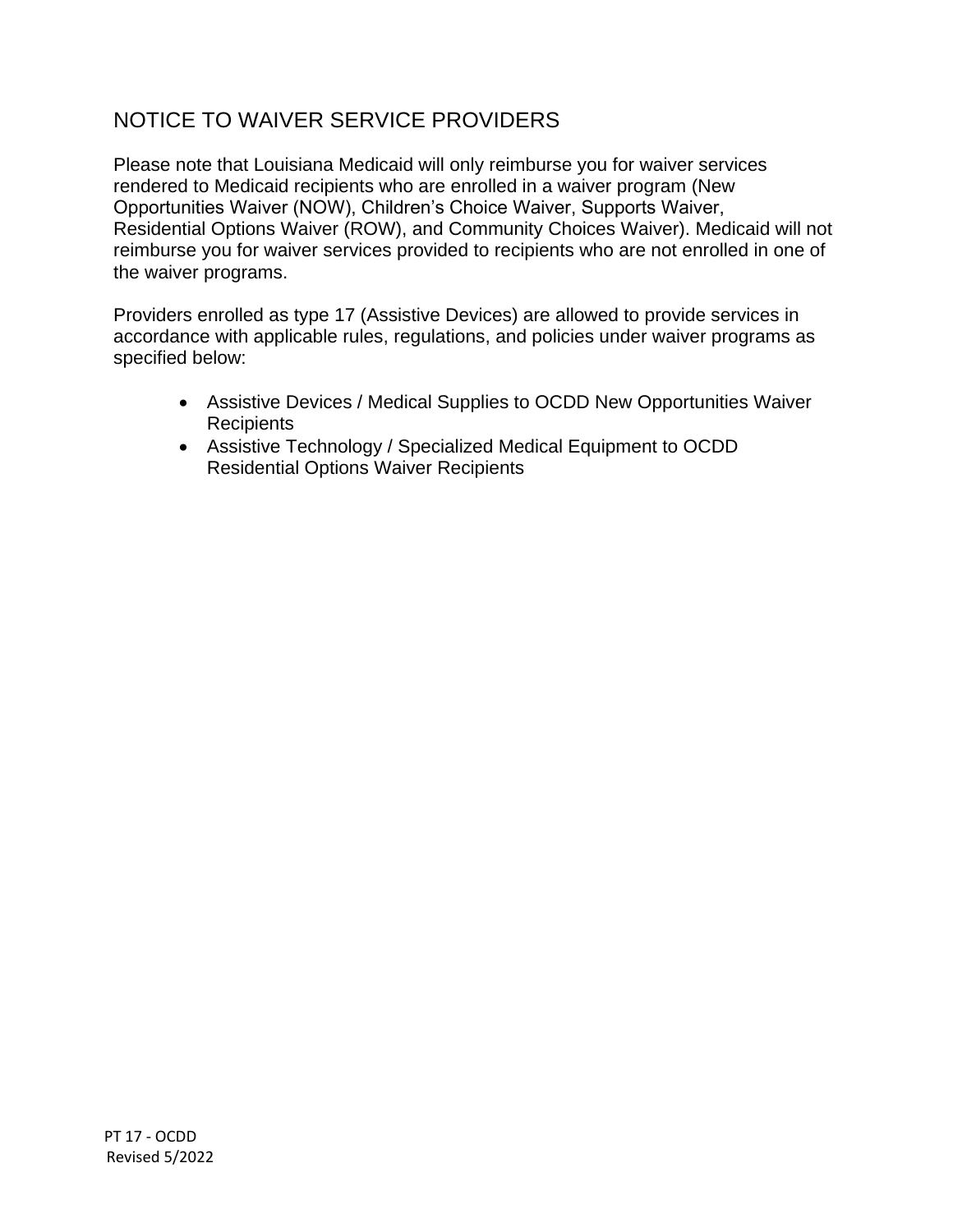# **ATTENTION!! Waiver service providers are required to comply with all requirements contained in:**

# **1. The provider manuals located at:**

**[https://www.lamedicaid.com/Provweb1/Providermanuals/ProviderMan](https://www.lamedicaid.com/Provweb1/Providermanuals/ProviderManuals.htm) [uals.htm](https://www.lamedicaid.com/Provweb1/Providermanuals/ProviderManuals.htm)**

# **And 2. The information located on the LDH/OCDD website at**

**<http://new.dhh.louisiana.gov/index.cfm/subhome/11/n/8>**